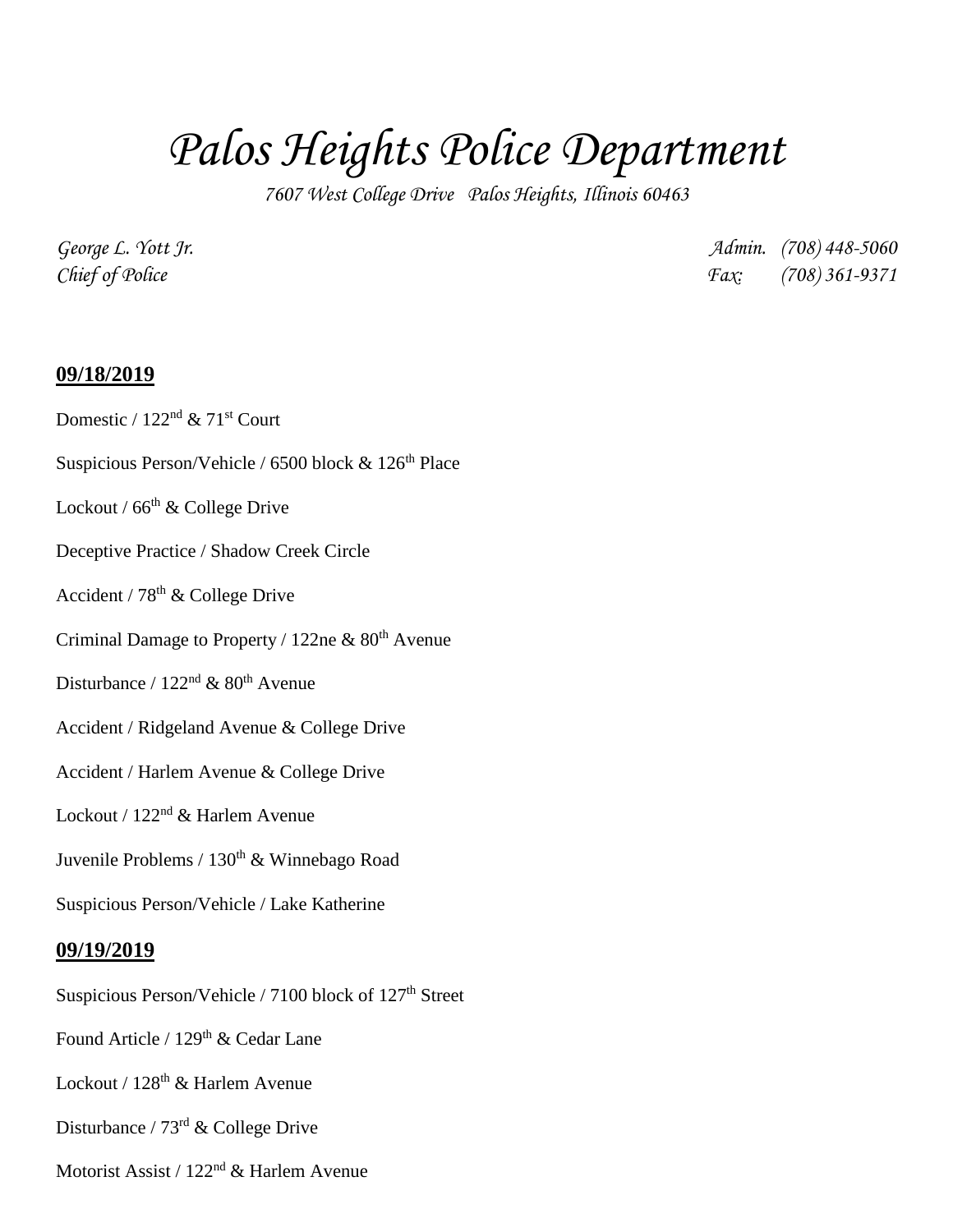Suspicious Vehicle/Person / Ridgeland Avenue Deceptive Practice / 6900 block of Park Lane Reckless Driving / 6300 block of 127<sup>th</sup> Street **09/20/2019** Disturbance /  $120^{th}$  & 76<sup>th</sup> Avenue Suspicious Person/Vehicle /  $130<sup>th</sup>$  & Oak Court Suspended/Revoked Driver's License / 78<sup>th</sup> & College Drive Suspicious Person/Vehicle /  $70<sup>th</sup>$  & College Drive Burglary /  $121^{st}$  &  $70^{th}$  Avenue Motorist Assist / College Drive Hit and Run / Harlem Avenue & College Drive Repossession /  $78<sup>th</sup>$  & College Drive Accident / 127<sup>th</sup> & Ridgeland Avenue Found Article / 6300 block of 135<sup>th</sup> Street Lockout / Harlem Avenue & College Drive Suspicious Person/Vehicle / 129<sup>th</sup> & Cedar Lane Warrant /  $76<sup>th</sup>$  & College Drive Suspicious Person/Vehicle /  $130<sup>th</sup>$  & Westgate Drive Suspicious Person/Vehicle / 124<sup>th</sup> & Melvina Avenue Motorist Assist /  $71<sup>st</sup>$  & College Drive Juvenile Problems / 127<sup>th</sup> & East Navajo Open Door / 130<sup>th</sup> & Timber Court **09/21/2019** Suspicious Person/Vehicle / College Drive

Motorist Assist /  $71<sup>st</sup>$  & College Drive

Accident / 118th & Harlem Avenue